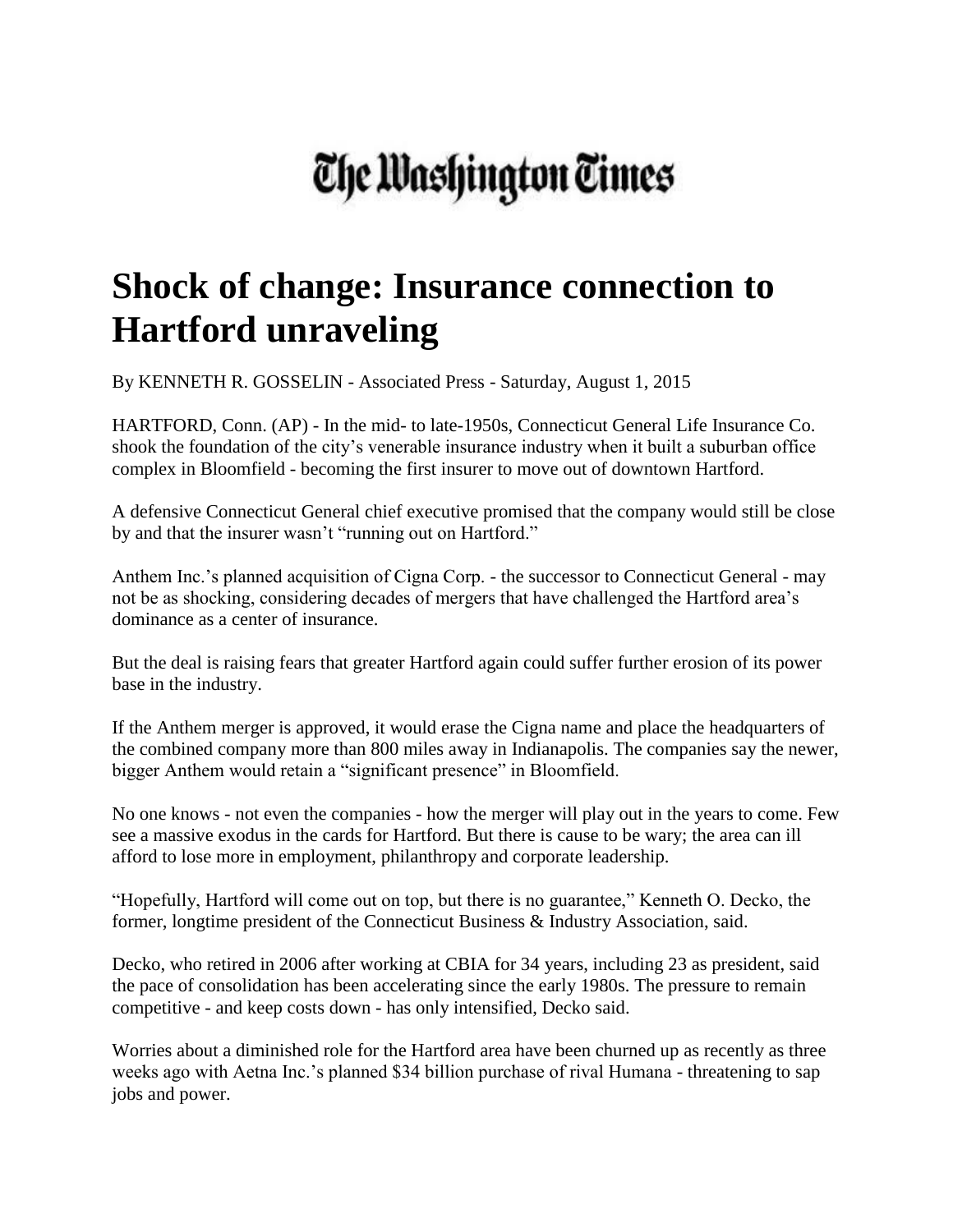Hartford would remain the headquarters of the combined company, which would be called Aetna, but executives would make no predictions on how Hartford employment would change even as they declared that Humana's hometown Louisville workforce would not shrink at all and could even grow. And Louisville would be home base for the largest segment of the business, government medical coverage.

Certainly, Hartford - once billed as the country's insurance capital - is still on the radar when it comes to insurers looking for space. The area's storied history in the industry still carries sway and the skills of the workforce remain a plus, said John Boyd, of The Boyd Co., a Princeton, New Jersey firm that locates space for corporate clients, including Progressive and Sun Life.

"But there is an increasing desire to be in low-cost environments," Boyd said.

Even with the move to Bloomfield of Connecticut General in 1957, insurance companies remained key players in Hartford - their corporate and civic roles nearly one and the same.

"So many of the companies and their leaders got their start here," said Donald K. Wilson Jr., a former executive vice president at the Hartford Steam Boiler & Inspection Co. who joined the insurer in the early 1960s. "There was a group of senior management that was very supportive of the city, helped it grow. There was a lot of downtown employment."

Tyler Smith, a Hartford architect and son of the late Olcott Smith, a former chairman of Aetna, said the city's corporate CEOs, or "bishops," all pulled together on local issues under the direction of a powerful chamber of commerce.

"There was a collective corporate clout," Smith said.

That often worked to the city's advantage, particularly in philanthropy, which was heavily focused in the city. But there also were downsides, including support for razing an entire neighborhood to build Constitution Plaza, which ended up struggling for decades.

Wilson, who retired in 1994, said the 1980s ushered in change, as companies shifted focus to larger national - and eventually global - markets, started growing in size and placed increasing emphasis on cost-cutting.

"There were new, younger CEOs who weren't from Hartford," Wilson said. "You had a changing of the guard. You didn't have the same heartfelt feeling for the city of Hartford."

As the companies grew and transformed - Aetna, for example, morphed from a multi-line with property casualty and retirement planning, to a health insurer in the late 1990s - the top management became more removed from the community.

"Philanthropy was not only dollars but leadership," said Nancy Roberts, who retired two years ago from the Connecticut Council on Philanthropy. "One thing I saw that changed was the grantmaking, which was much less and the leadership was missing."